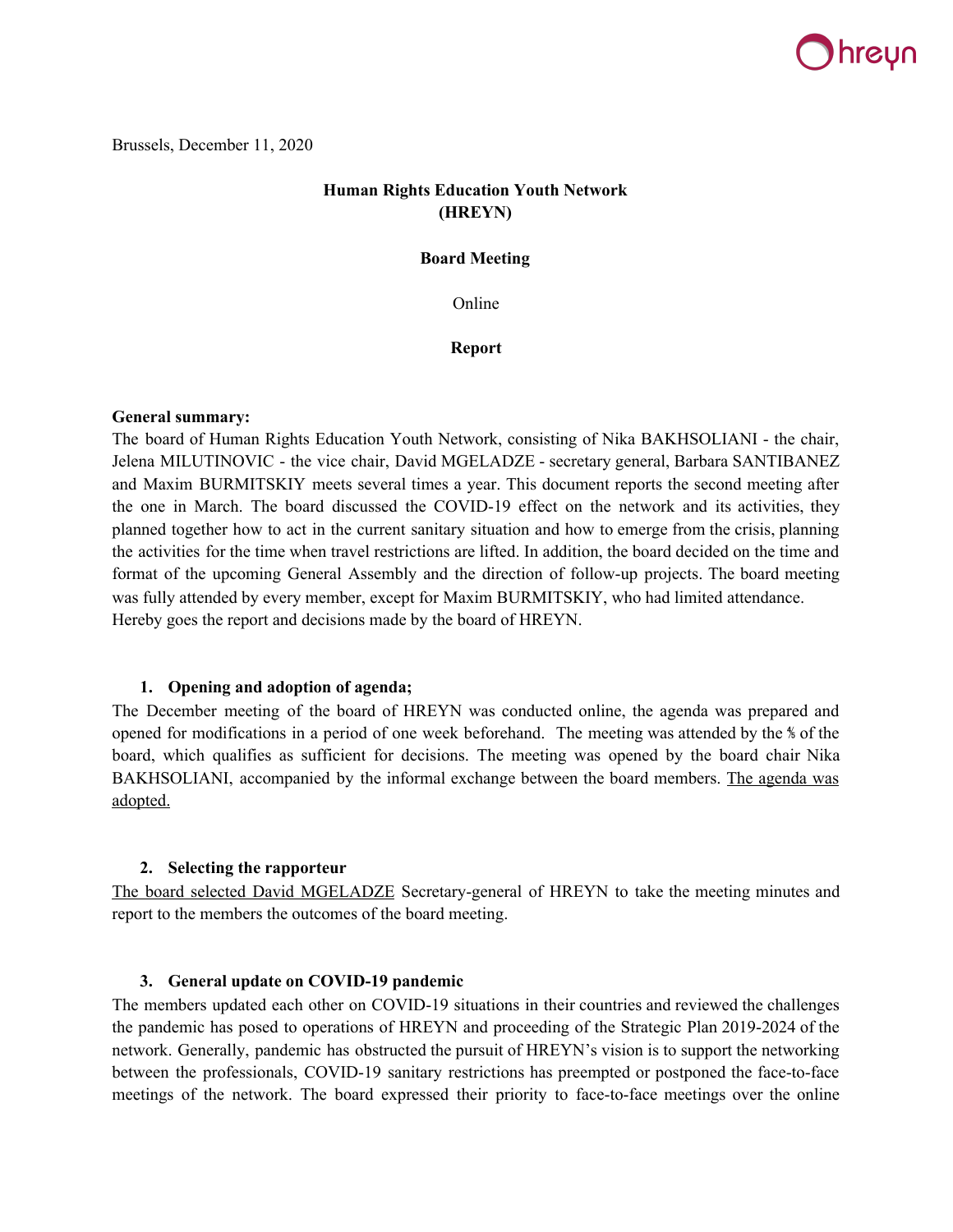

counterparts. It was generally agreed that understanding the volunteering position of the board members, increased online workload, and "zoom-fatigue" among the general population, the network has remained passive over the last 3 quarters of the year.

## **4. Finances**

The board examined the financial documents reflecting 2 years after the re-registration of the network. In 2019 there were insignificant cash flow on the account, however in 2020 the Network saw an increase in financial assets amounting to EUR 19,527.76, which was constituted by EUR 756.26, EUR 18,000 and EUR 771,5 from the Council of Europe Study Session remuneration, Human Rights Education Hotspot first installment and membership fees respectively. The expenses accounted for EUR 988,52 which was largely distributed to the travel costs for the study session, but also was spent on website fees and accounting services.

The board agreed on general considerations and guidelines on financial operations within the network. Given the COVID-19 sanitary situation and lower activity of the network, board members agreed to extend the annual payment dues to two years.

## **5. HREYN Representation**

## **a. Advisory Council on Youth (CCJ)**

HREYN is represented by the Chair - Nika BAKHSOLIANI at the Advisory Council on Youth, where he was elected as a bureau member coordinating the priority focus group on young people's access to rights. Even though the mandate was severely affected by the pandemic, there have been interesting events where the Chair participated: Human Rights Education Forum in Samarkand by UNDP, as a speaker, Committee of Experts creating recommendations on combating hate speech (ADI/MSI-DIS), where HREYN and Youth dimension will be introduced. In a previous statutory meeting, the chair advocated for diverging media literacy from "human rights education" priority, which increases the chances that organisations will cover more topics in human rights education, and not just concentrate on media literacy. Chair invited board members to discuss what topics and modalities should be advocated during the mandate, especially by the middle of January 2021, before the bureaux (CCJ and CDEJ) meeting online. Chair informed the board that the Council of Europe is working on a new campaign/movement (similar to No Hate Speech) about democracy. Board agreed to exchange ideas before the bureaux meeting.

## **b. EU-RF Partnership**

Maxim BURMITSKIY represents the network in the partnership. However due to his absence from the meeting this was not discussed.

# **6. On-going projects**

a. **Advocates of Human Rights Education (AHRE)** - study session at the European Youth Centre in Budapest, Council of Europe

Due to COVID-19 crisis, the study session was re-applied by the board and re-approved by the CoE Secretariat. For the moment of the board meeting, the preparatory meeting is foreseen in March, and the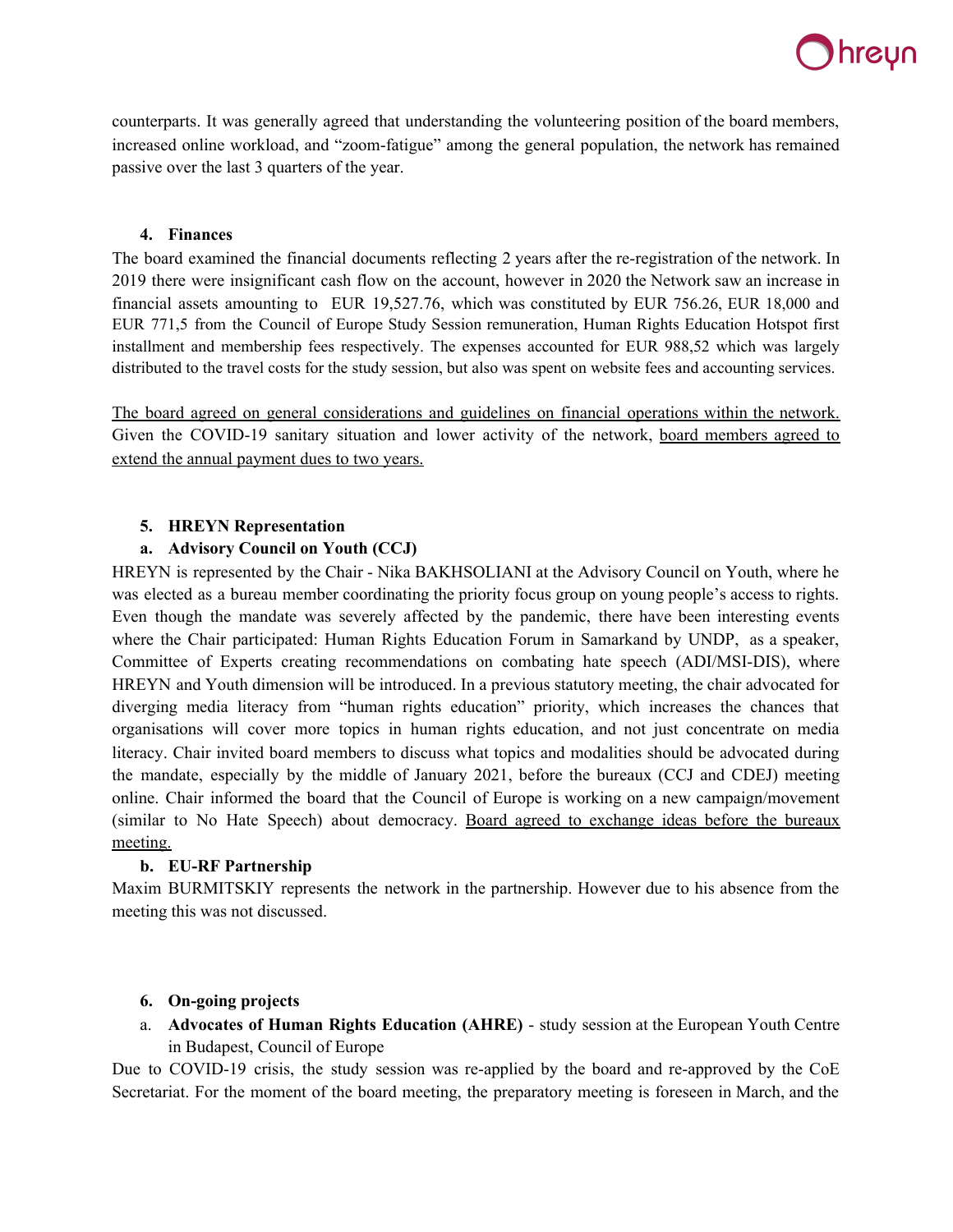

study session itself is planned to be held from 26th of April to 1st of May. There is no decision whether it will be organised onsite or live. The process of selecting a new junior facilitator is on-going. Nika suggested aiming for offline meetings, due to the special networking opportunities which come from the offline international meetings that HREYN offers to the participants. Jelena MILUTINOVIC - Vice Chair and Course Director of the study session suggested to have a follow-up meeting on this topic in February. Board members agreed to coordinate between the other projects of HREYN and create synergies between them.

## b. **Joint Human Rights Education Programme (JHREP) -**

Barbara SANTIBANEZ informed the members that within the framework of this project, Emilia ASTORE, Nika and Barbara together with the team of Amnesty international submitted a long-term strategic partnership project for Erasmus+ in October. So far, there's no information about the outcome, but it was marked as a nice exercise as Amnesty was applying for the first time for this profile of funding. Nika reminded the board that there are many links with the EYF project, and if it gets funded there will be more possibility of advancing on the project. The board took note on the programme proceedings.

## **7. New projects**

## a. **Human Rights Education Hotspot**

A partnership building activity supported by BIJ - National Agency of Belgium. The board agreed to deliver it offline in Dworp, Belgium in the second half of 2021. The board agreed to carefully select the experienced participants as the project duration is limited to 5 days and there won't be space for training. In addition, the board agreed to create a call for facilitators, which will be disseminated in HREYN's trainers' pool and members. The board will select the well-suited candidates according to the project needs and HREYN statute. Nika informed the board that the infopack is already created, once the dates are set, it will be ready to be disseminated among the members. The board agreed to use a good possibility to link this project to AHRE, and plan one after another. Therefore, the board agreed to book the youth center for the middle or the second half of June with the flexibility to modify/rebook. In order to ensure consistent process in selection and maintenance of the projects, the board agreed to organise a small information webinar with the project partners. In order to ensure successful outputs, the board agreed to employ a project management consultant as part of the project team, a dedicated person giving the participants feedback. The board agreed to spare the budget of this project for "Reclaiming Civil Space" annual work plan approved by the European Youth Foundation which requires co-funding. (the board later agreed to set the dates for the mobility from 26 June 2020 till 2 July 2020).

## b. **Reclaiming Civil Space** -

Human Rights Education Enhancing Participation, Citizenship and Access to Rights for, with and by Young People - Annual Work Plan addressing shrinking space phenomenon. The board took note that the project was recently approved by the European Youth Foundation of the Council of Europe. The project consists of 4 main activities - a seminar in Brussels among the experienced activists and educators for exchanging practices, a blended course (offline and online) for young people organised in Turin, followed by the interphase activities, where the participants from the implement actions locally, funded by HREYN and a seminar in Tbilisi to discuss, document and disseminate the outcomes and experiences. The total budget amounts for EUR 65,000, out of which EUR 18,000 needs to be co-financed by HREYN. The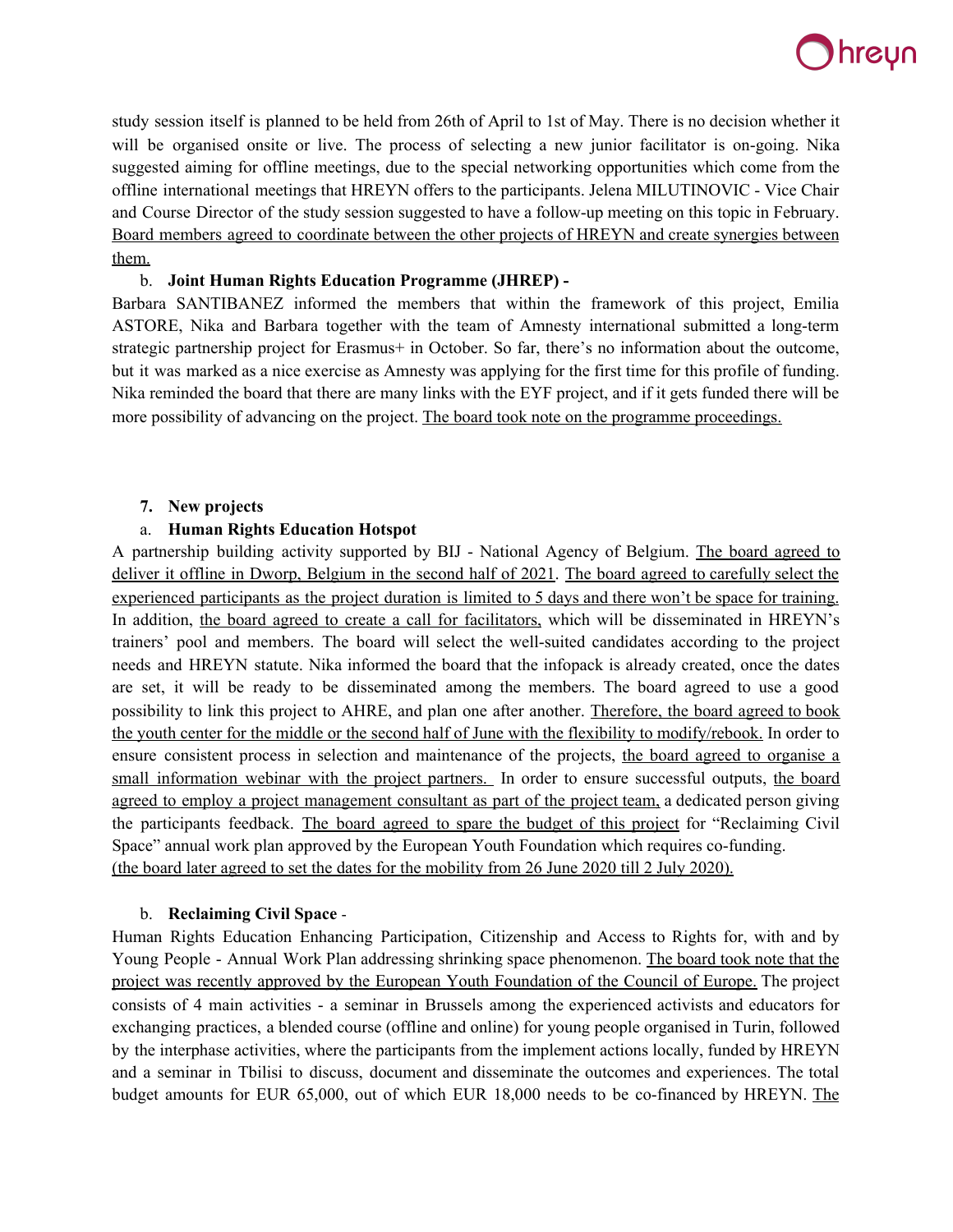

board agreed to increase its efforts to fundraise for the project through Erasmus+ and other sources. The board took note of vice-chair's expertise in the topic and the possible links to be made to project run by Youth Initiatives for Human Rights in Serbia.

c. **Netizen -** Education for Digital Rights and Democracy **-** t

he board took note that the Study Session applied to the Youth Department of the Council of Europe was approved, however put on the waiting list due to financial constraints, with possibilities to be implemented in late 2021. The study session still requires a bit of refining.

# **8. Future projects**

The board members expressed their views and opinions on the projects that the network should apply for. The board agreed to prioritise creation of online courses, under Key Action 2 of the Erasmus+ in order to increase the access to human rights education and to create the legacy on human rights education online courses which are more youth-friendly than the ones offered by the HELP programme of the Council of Europe.

Barbara expressed an interest to create a project on human rights education that is research based and from the perspective of facilitators and trainers, which would include state of the art training, main trends using upcoming projects as data collection points. Jelena intends to connect the dots between her organisation and HREYN on the following matters: shrinking space, youth participation, gender issues, rather than creating new projects. The board decided to create a structural grant proposal for the European Youth Foundation, since the approved annual work plan made HREYN eligible to apply for it.

# **9. Members, membership and recruitment;**

The board welcomed the new members inside the network and decided to act more on strengthening the partnership between them and creating more opportunities. Nika expressed the need for more consistent recruitment and membership procedures.

## **10. General Assembly;**

The board recalled that according to the statute, the General Assembly should have been organised for January 2021. However, due to the sanitary situation and force majeure created by the pandemic, the board agreed to organise hybrid online and offline General Assembly in second or third quarter of 2021. The board took note that upcoming general assembly calls for election of new board members, since Jelena, Nika and Maxim already exhausted their time as board members.